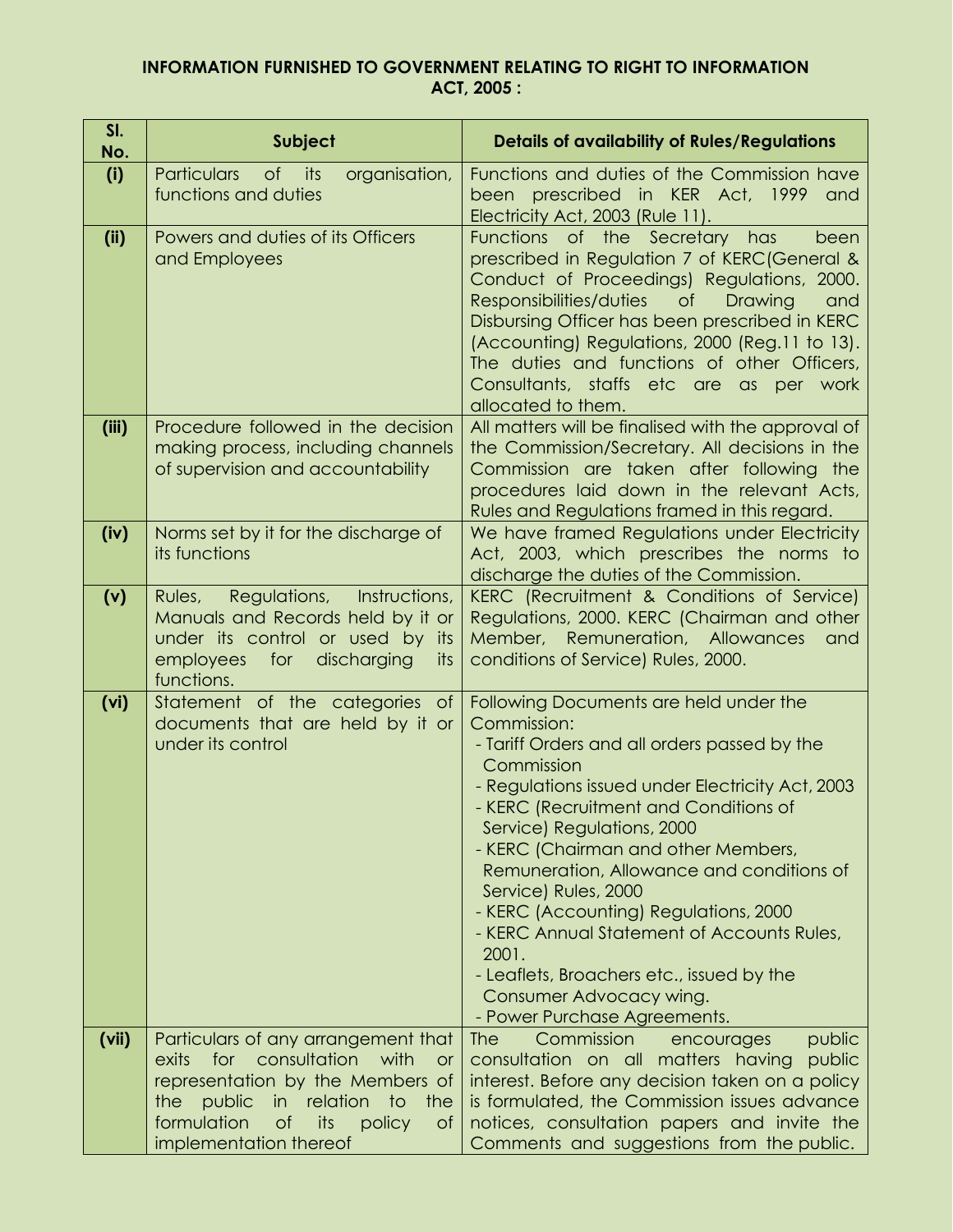|        |                                                                                                                                                                                                                                                                                                                                                                        | They are also put on the Commission's website<br>and Media. On issues of importance Public<br>hearings are held where the public are given<br>opportunity to express their views on the issues<br>under discussion. A decision is taken after<br>considering the views of the public wherever<br>applicable.<br>Apart from this procedure, the Officers of the<br>Commission and accessible to the public to<br>hear their views/suggestions. |
|--------|------------------------------------------------------------------------------------------------------------------------------------------------------------------------------------------------------------------------------------------------------------------------------------------------------------------------------------------------------------------------|-----------------------------------------------------------------------------------------------------------------------------------------------------------------------------------------------------------------------------------------------------------------------------------------------------------------------------------------------------------------------------------------------------------------------------------------------|
| (viii) | Statement of the Boards, Councils,<br>Committees<br>other<br>bodies<br>and<br>consisting of two or more persons<br>constituted as its part or for the<br>purpose of its advise, and as to<br>whether meetings of those boards,<br>councils, committees and other<br>bodies are open to the public, or<br>the minutes of such meetings are<br>accessible le for public. | As per KERC (State Advisory Committee)<br>Regulations, 2004, SAC has been constituted<br>with 16 Members on Board; Meeting is not<br>accessible<br>$\overline{1}$<br>Public.<br>However,<br>the<br>proceedings of the Meeting can be made<br>public.                                                                                                                                                                                          |
| (ix)   | <b>Officers</b><br>Directory of its<br>and<br>Employees.                                                                                                                                                                                                                                                                                                               | Name of the Hon'ble Chairman, Members of<br>the Commission and other officers<br><b>are</b><br>published in the Annual Report and website of<br>the Commission.                                                                                                                                                                                                                                                                               |
| (x)    | Monthly remuneration received by<br>each of its Officers and Employees,<br>the<br>including<br>system<br>$\circ$ f<br>compensation as provided in its<br>Regulations.                                                                                                                                                                                                  | Details available in Website                                                                                                                                                                                                                                                                                                                                                                                                                  |
| (xi)   | Budget allocated to each of its<br>agency, indicating the proposed<br>expenditure<br>and<br>reports<br>on<br>disbursements made                                                                                                                                                                                                                                        | The Commission is run by the grants allocated<br>by the Government.                                                                                                                                                                                                                                                                                                                                                                           |
| (xii)  | Matter of execution of subsidy<br>including<br>the<br>programmes,<br>amounts allocated and the details<br>$\circ$ f<br>beneficiaries<br>$\circ$ f<br>such<br>programmes                                                                                                                                                                                                | Not applicable                                                                                                                                                                                                                                                                                                                                                                                                                                |
| (xiii) | $\circ$ f<br>Particulars<br>recipients<br>$\circ$ f<br>concessions,<br>permits<br><b>or</b><br>authorisation granted by it                                                                                                                                                                                                                                             | Not applicable                                                                                                                                                                                                                                                                                                                                                                                                                                |
| (xiv)  | Details in respect of the information,<br>available to or held by it reduced in<br>an electronic form                                                                                                                                                                                                                                                                  | All the Regulations, Orders of the Commission,<br>Annual Report etc. is available in<br>KERC<br>Website.<br>Apart from posting the Regulations, Orders on<br>website and hard copies of the same is also<br>made available to public on request against<br>payment of specified fee/cost.                                                                                                                                                     |
| (xv)   | Particulars of facilities available to<br>citizens for obtaining information,                                                                                                                                                                                                                                                                                          | During working hours (9.30 AM to 6.00PM) the<br>citizens<br>meet<br>the $ $<br>can                                                                                                                                                                                                                                                                                                                                                            |